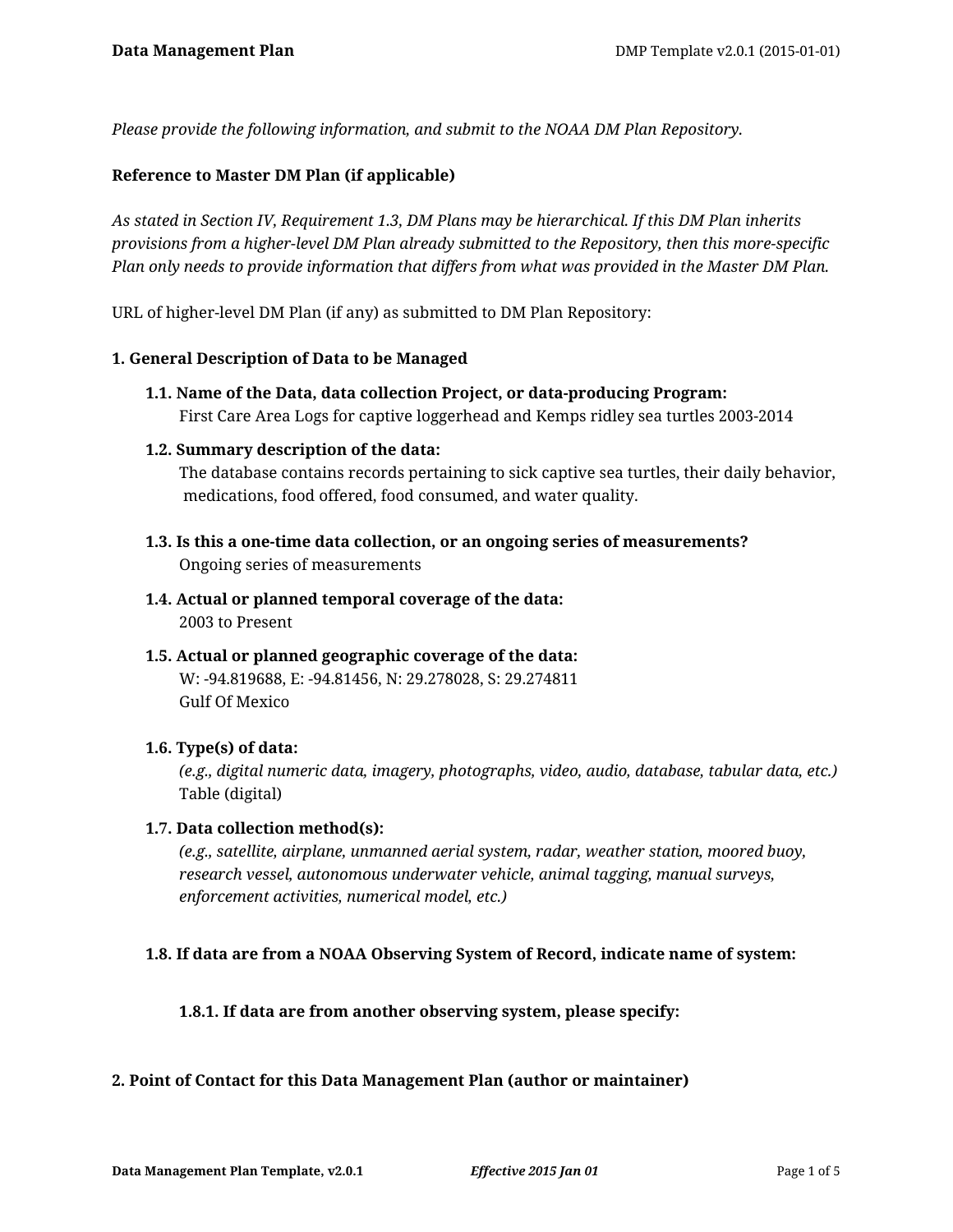**2.1. Name:**

Benjamin Higgins

- **2.2. Title:** Metadata Contact
- **2.3. Affiliation or facility:**
- **2.4. E-mail address:** ben.higgins@noaa.gov
- **2.5. Phone number:** 409-766-3670

# **3. Responsible Party for Data Management**

*Program Managers, or their designee, shall be responsible for assuring the proper management of the data produced by their Program. Please indicate the responsible party below.*

**3.1. Name:**

Benjamin Higgins

**3.2. Title:** Data Steward

## **4. Resources**

*Programs must identify resources within their own budget for managing the data they produce.*

**4.1. Have resources for management of these data been identified?** No

# **4.2. Approximate percentage of the budget for these data devoted to data management ( specify percentage or "unknown"):**

0

# **5. Data Lineage and Quality**

*NOAA has issued Information Quality Guidelines for ensuring and maximizing the quality, objectivity, utility, and integrity of information which it disseminates.*

# **5.1. Processing workflow of the data from collection or acquisition to making it publicly accessible**

*(describe or provide URL of description):*

Process Steps:

- None

**5.1.1. If data at different stages of the workflow, or products derived from these data, are subject to a separate data management plan, provide reference to other plan:**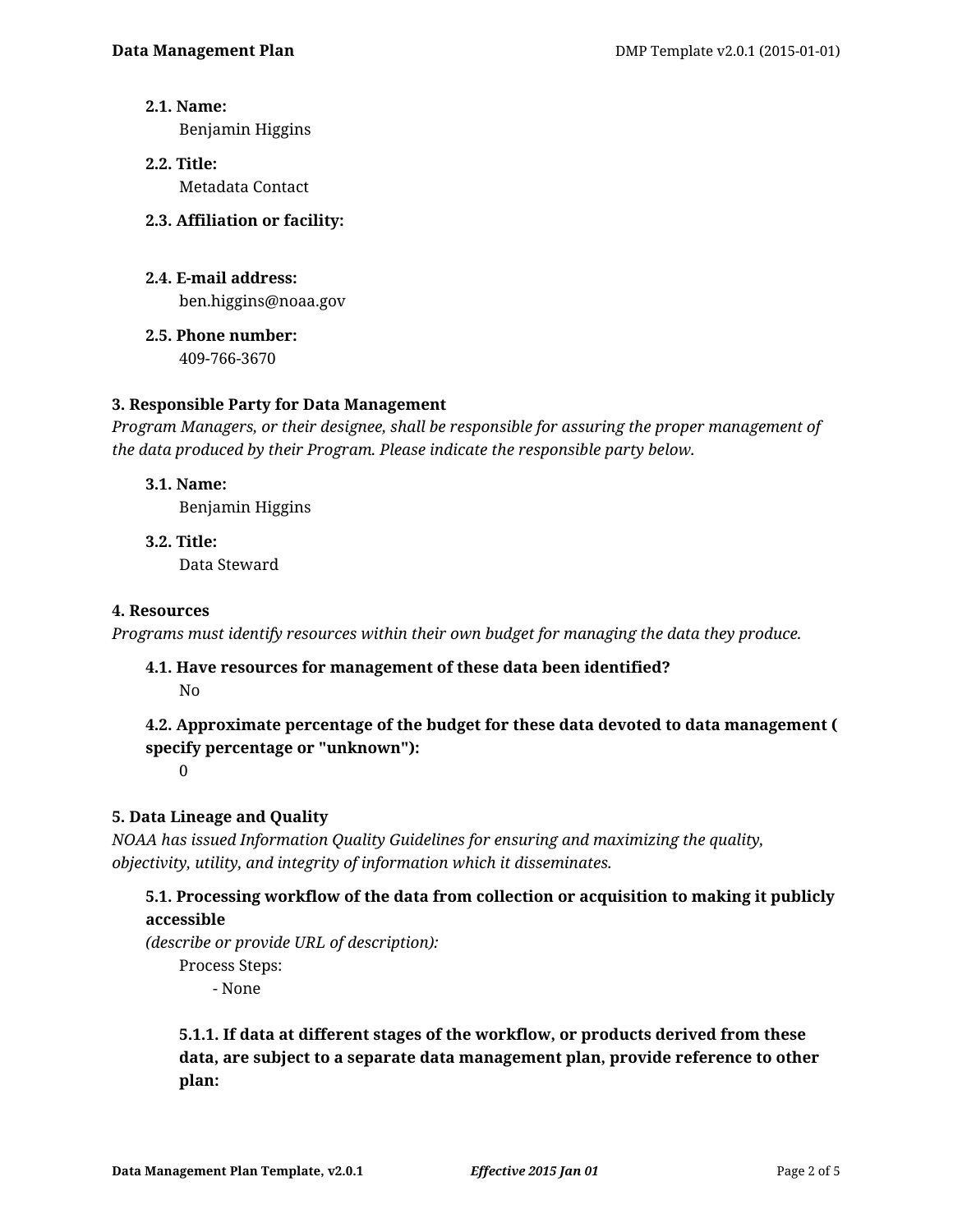**5.2. Quality control procedures employed (describe or provide URL of description):** None

## **6. Data Documentation**

*The EDMC Data Documentation Procedural Directive requires that NOAA data be well documented, specifies the use of ISO 19115 and related standards for documentation of new data, and provides links to resources and tools for metadata creation and validation.*

- **6.1. Does metadata comply with EDMC Data Documentation directive?** No
	- **6.1.1. If metadata are non-existent or non-compliant, please explain:** Missing/invalid information: - 1.7. Data collection method(s)
- **6.2. Name of organization or facility providing metadata hosting:** NMFS Office of Science and Technology

**6.2.1. If service is needed for metadata hosting, please indicate:**

**6.3. URL of metadata folder or data catalog, if known:** https://www.fisheries.noaa.gov/inport/item/26905

## **6.4. Process for producing and maintaining metadata**

*(describe or provide URL of description):*

Metadata produced and maintained in accordance with the NOAA Data Documentation Procedural Directive: https://nosc.noaa.gov/EDMC/DAARWG/docs/EDMC\_PD-Data\_Documentation\_v1.pdf

## **7. Data Access**

*NAO 212-15 states that access to environmental data may only be restricted when distribution is explicitly limited by law, regulation, policy (such as those applicable to personally identifiable information or protected critical infrastructure information or proprietary trade information) or by security requirements. The EDMC Data Access Procedural Directive contains specific guidance, recommends the use of open-standard, interoperable, non-proprietary web services, provides information about resources and tools to enable data access, and includes a Waiver to be submitted to justify any approach other than full, unrestricted public access.*

## **7.1. Do these data comply with the Data Access directive?**

Yes

**7.1.1. If the data are not to be made available to the public at all, or with limitations, has a Waiver (Appendix A of Data Access directive) been filed?**

**7.1.2. If there are limitations to public data access, describe how data are protected**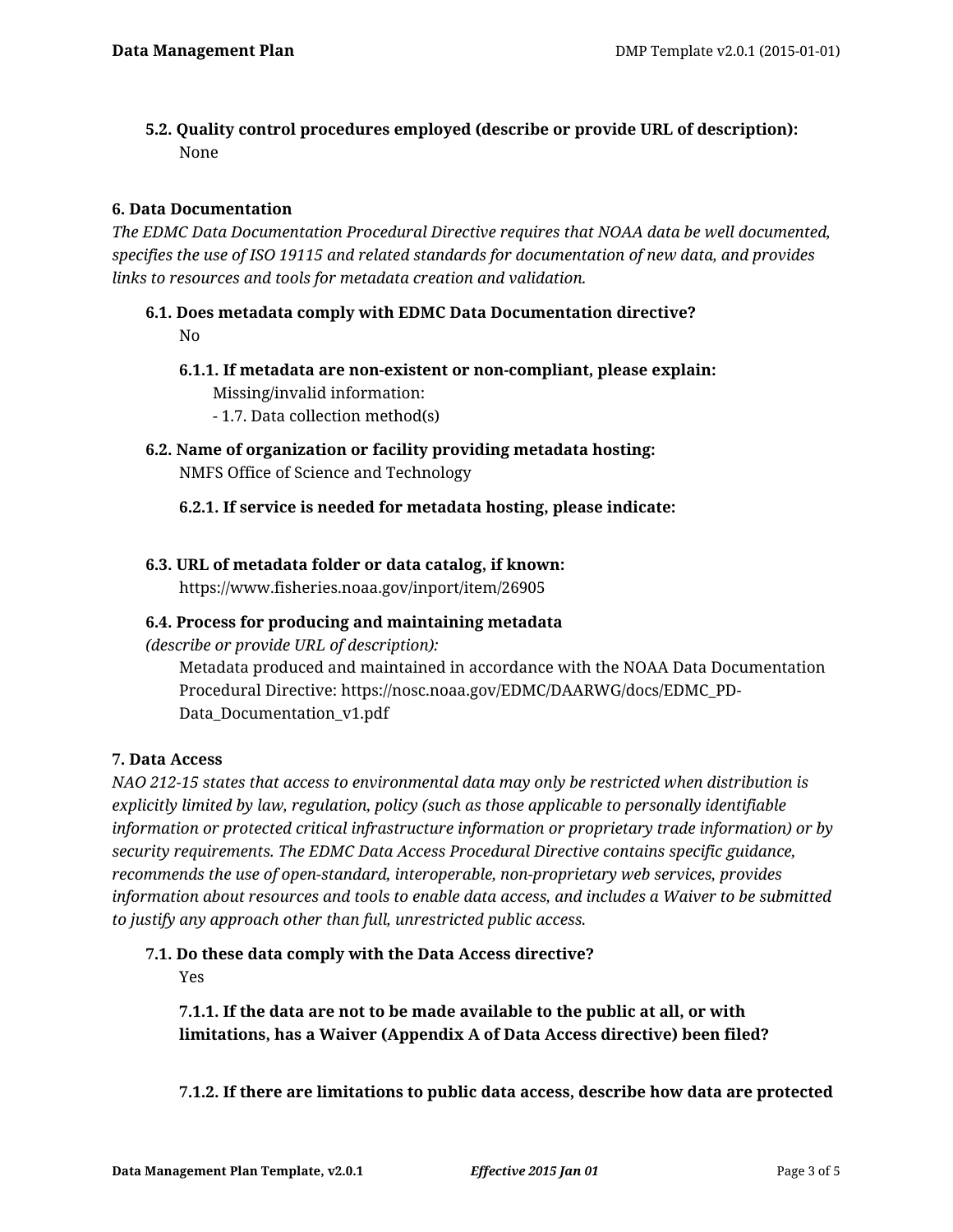#### **from unauthorized access or disclosure:**

#### **7.2. Name of organization of facility providing data access:**

National Centers for Environmental Information - Silver Spring, Maryland (NCEI-MD)

**7.2.1. If data hosting service is needed, please indicate:**

No

**7.2.2. URL of data access service, if known:** http://accession.nodc.noaa.gov/0157625 https://www.nodc.noaa.gov/archive/arc0102/0157625/2.2/data/0-data/Galveston\_Turtle\_Program/26905/

#### **7.3. Data access methods or services offered:**

Download from provided url

**7.4. Approximate delay between data collection and dissemination:**

365

**7.4.1. If delay is longer than latency of automated processing, indicate under what authority data access is delayed:**

N/A

#### **8. Data Preservation and Protection**

*The NOAA Procedure for Scientific Records Appraisal and Archive Approval describes how to identify, appraise and decide what scientific records are to be preserved in a NOAA archive.*

## **8.1. Actual or planned long-term data archive location:**

*(Specify NCEI-MD, NCEI-CO, NCEI-NC, NCEI-MS, World Data Center (WDC) facility, Other, To Be Determined, Unable to Archive, or No Archiving Intended)* NCEI\_MD

**8.1.1. If World Data Center or Other, specify:**

## **8.1.2. If To Be Determined, Unable to Archive or No Archiving Intended, explain:**

**8.2. Data storage facility prior to being sent to an archive facility (if any):** Southeast Fisheries Science Center - Miami, FL

Location Of The Main Office Of The South East Fisheries Science Center

## **8.3. Approximate delay between data collection and submission to an archive facility:** 365

# **8.4. How will the data be protected from accidental or malicious modification or deletion prior to receipt by the archive?**

*Discuss data back-up, disaster recovery/contingency planning, and off-site data storage*